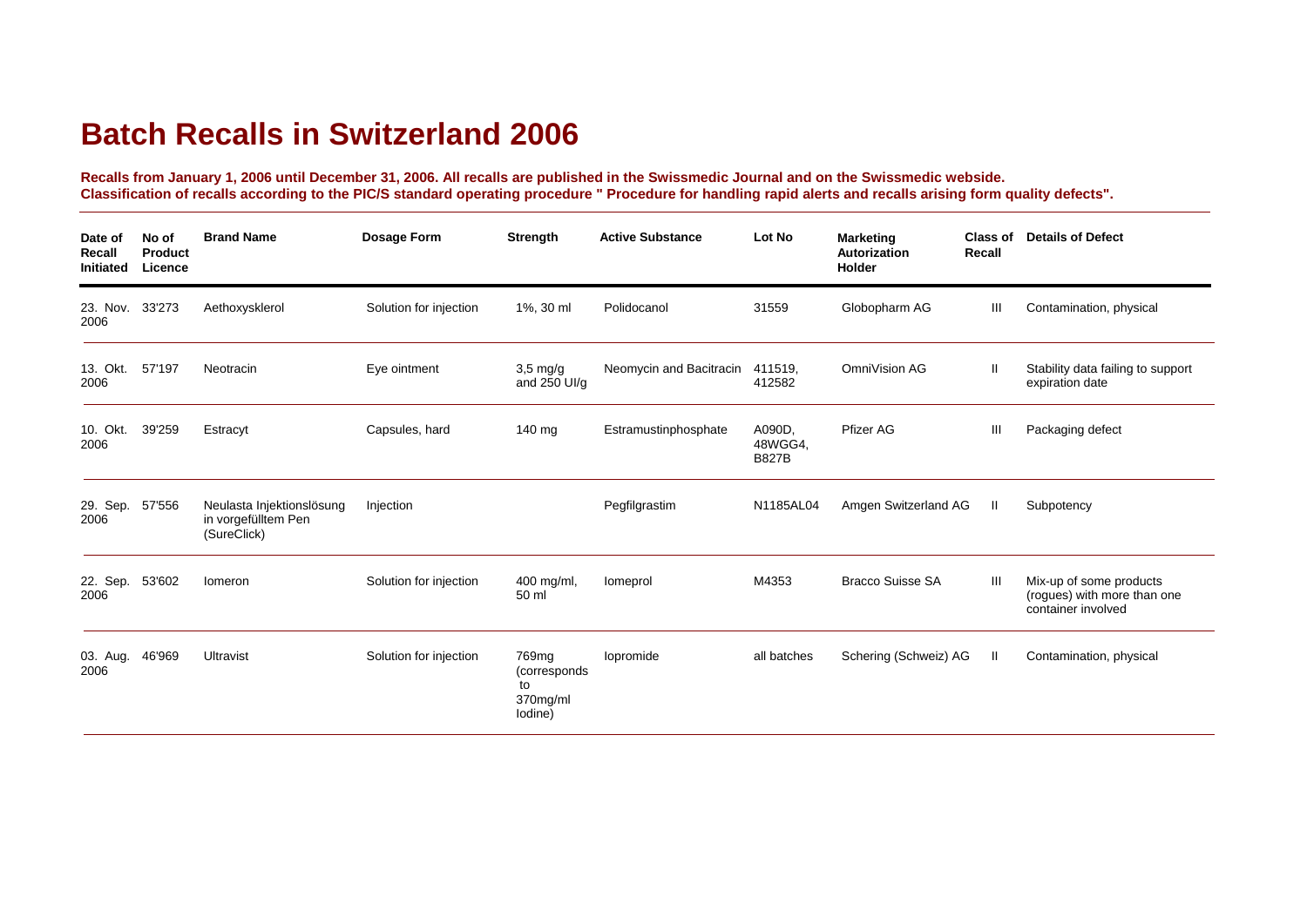| Date of<br>Recall<br>Initiated | No of<br>Product<br>Licence | <b>Brand Name</b>                                      | <b>Dosage Form</b>     | <b>Strength</b> | <b>Active Substance</b>         | Lot No                                                                                                                                                              | <b>Marketing</b><br>Autorization<br><b>Holder</b> | <b>Class of</b><br><b>Recall</b> | <b>Details of Defect</b>                                                     |
|--------------------------------|-----------------------------|--------------------------------------------------------|------------------------|-----------------|---------------------------------|---------------------------------------------------------------------------------------------------------------------------------------------------------------------|---------------------------------------------------|----------------------------------|------------------------------------------------------------------------------|
| 30. Jun.<br>2006               | 49'289                      | Grünvet Salbe ad us. vet.                              | Gel                    | 20 and 50<br>mg | Methylsalicylate and<br>camphor | 04J042,<br>04J052,<br>04J062,<br>04L213,<br>05B081,<br>051071.<br>051081,<br>051091,<br>06B161                                                                      | Provet AG                                         | Ш                                | Non-compliance with<br>specification (e.g. assay,<br>stability, fill/weight) |
| 06. Jun. 56'952<br>2006        |                             | Naloxon                                                | Solution for injection | $0.4$ mg/ml     | Naloxone hydrochloride          | 01N-05                                                                                                                                                              | Orpha Swiss GmbH                                  | Ш                                | Mix-up of some products<br>(rogues) with more than one<br>container involved |
| 31. Mai.<br>2006               | 99'999                      | Schüssler Salben Nr 1 D6.<br>Nr 2 D6, Nr 4 D6, Nr 7 D6 | Ointment               |                 | div. Schüssler Salze<br>(D6)    | 0604070 (Nr.<br>$1, D6500q$ ,<br>0604071 (Nr.<br>2, D6, 50 g),<br>0604073<br>(Nr.4, D6,<br>50g), 0604074<br>(Nr. 4, D6, 500<br>g), 0604078<br>(Nr. 7, D6, 500<br>g) | Phytomed AG                                       | Ш                                | Non-compliance with<br>specification (e.g. assay,<br>stability, fill/weight) |
| 29. Mai. 55'659<br>2006        |                             | Bexin                                                  | Lozenges               | $25 \text{ mg}$ | Dextrometorphan                 | C031, C 061,<br>C071                                                                                                                                                | Spirig Pharma AG                                  | Ш                                | Stability data failing to support<br>expiration date                         |
| 26. Apr.<br>2006               | 46'419                      | Gastrosil                                              | Solution for injection | 10mg/2ml        | Metoclopramide                  | BN 33315, BN Pfizer AG<br>41716, BN<br>51517                                                                                                                        |                                                   | Ш                                | Labeling, faulty e.g. wrong or<br>missing text or figures                    |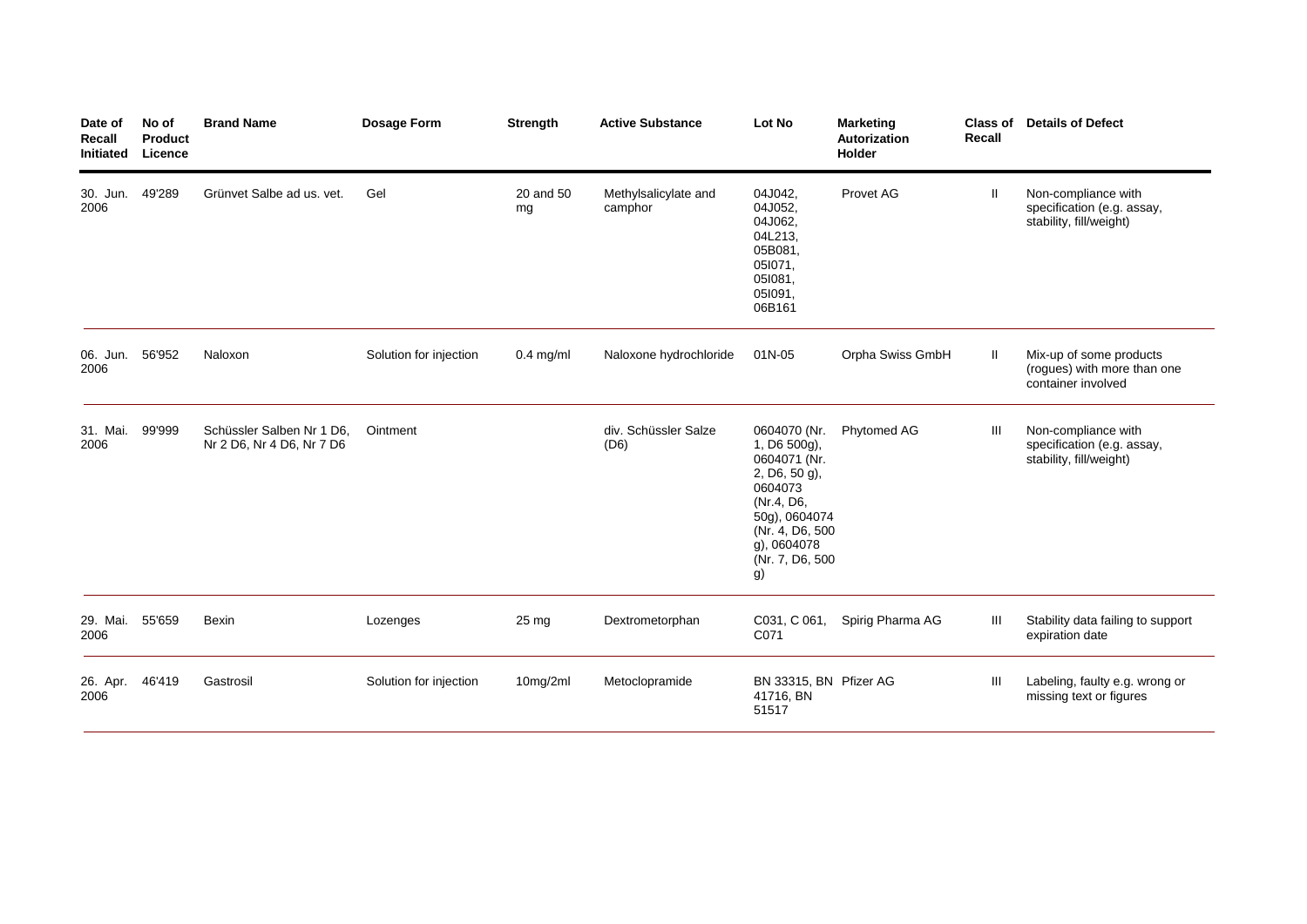| Date of<br>Recall<br>Initiated | No of<br><b>Product</b><br>Licence | <b>Brand Name</b>    | Dosage Form                              | Strength               | <b>Active Substance</b> | Lot No                                                                                                                                                             | <b>Marketing</b><br>Autorization<br>Holder | Recall       | <b>Class of Details of Defect</b>          |
|--------------------------------|------------------------------------|----------------------|------------------------------------------|------------------------|-------------------------|--------------------------------------------------------------------------------------------------------------------------------------------------------------------|--------------------------------------------|--------------|--------------------------------------------|
| 18. Apr.<br>2006               | 45'535                             | Bepanthen Nasensalbe | Ointment                                 | 50 mg / g              | Dexpanthenol            | G3334,<br>G3340,<br>G3349,<br>G3375,<br>G3413,<br>G3437,<br>G3449,<br>G3475,<br>G3490,<br>G3499,<br>G3524,<br>G3533,<br>G3545,<br>G3552,<br>G3576,<br>G3600, G3612 | Bayer (Schweiz) AG                         | Ш            | Antimicrobial conservation<br>insufficient |
| 01. Apr. 12'175<br>2006        |                                    | Aphenylbarbit        | <b>Tablets</b>                           | 15 mg                  | Phenobarbital           | 425210                                                                                                                                                             | G. Streuli & Co. AG                        | $\mathbf{I}$ | Mix-up of products in containers           |
| 24. Feb. 26'892<br>2006        |                                    | Haldol               | Oral drops                               | 2mg/ml<br>drops 1x15ml | Haloperidol             | 01BB553,<br>01EB481,<br>01EB192,<br>02AB371,<br>02CB116,<br>02FB727                                                                                                | Janssen-Cilag AG                           | Ш            | Packaging defect                           |
| 16. Feb. 56'506<br>2006        |                                    | Phenobarbital 20%    | Injection                                | 1ml                    | Phenobarbital           | 4051/3, 4051/4 Amino AG                                                                                                                                            |                                            | Ш            | Contamination, physical                    |
| 12. Feb.<br>2006               | 41'390                             | Isoket 0.1%          | Concentrate for<br>solution for infusion | 100ml                  | Isosorbide dinitrate    | all batches                                                                                                                                                        | Schwarz Pharma AG                          | Ш            | Contamination, chemical                    |
| 12. Feb. 45'371<br>2006        |                                    | Perlinganit          | Solution for infusion                    | 50ml                   | Glycerol trinitrate     | all batches                                                                                                                                                        | Schwarz Pharma AG                          | Ш            | Contamination, chemical                    |